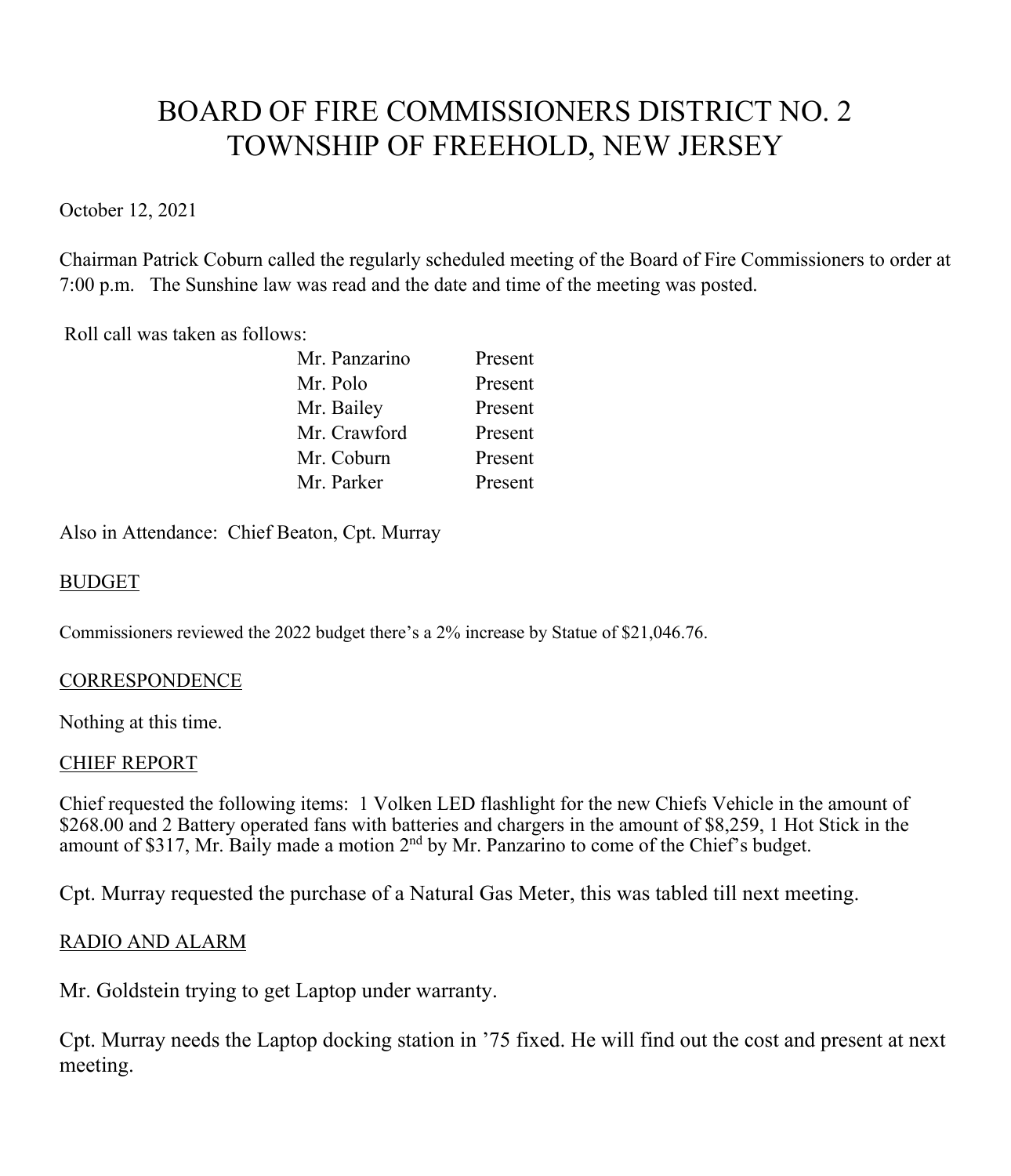# **BUILDINGS**

Daniels Way – removing trees and brush against the DOT fence.

### INSURANCE

Nothing at this time.

## MAINTENANCE

Nothing at this Time

## LOSAP

Nothing at this time.

#### NEW TRUCK

New truck will arrive on Friday October 15, Milwaukee tools have been ordered in the amount of \$7,488.40. Elbow grease will be doing the ceramic coating next week. Cpt. Murray to get a quote for Wi-Fi.

#### CHIEF'S VEHICLE

Cpt. Murray to get a quote for Wi-Fi.

#### 5 YR. PLAN

Mr. Bailey is still waiting for pricing on new gear racks.

Improvements for Pond Rd. have been added to 2022, new concrete for the apron, pavement for parking lot, and LED sign.

#### **SIGNS**

Mr. Panzarino presented a layout from Mark O Lite where District 2 will be added at Pond Rd. Also presented an estimate for a LED sign at Pond Rd.

#### BOAT

Western Monmouth is looking into forming a water rescue team. Asking for interest and inventory from Western Monmouth Departments. This has been assigned to Lt. Reilly for follow up.